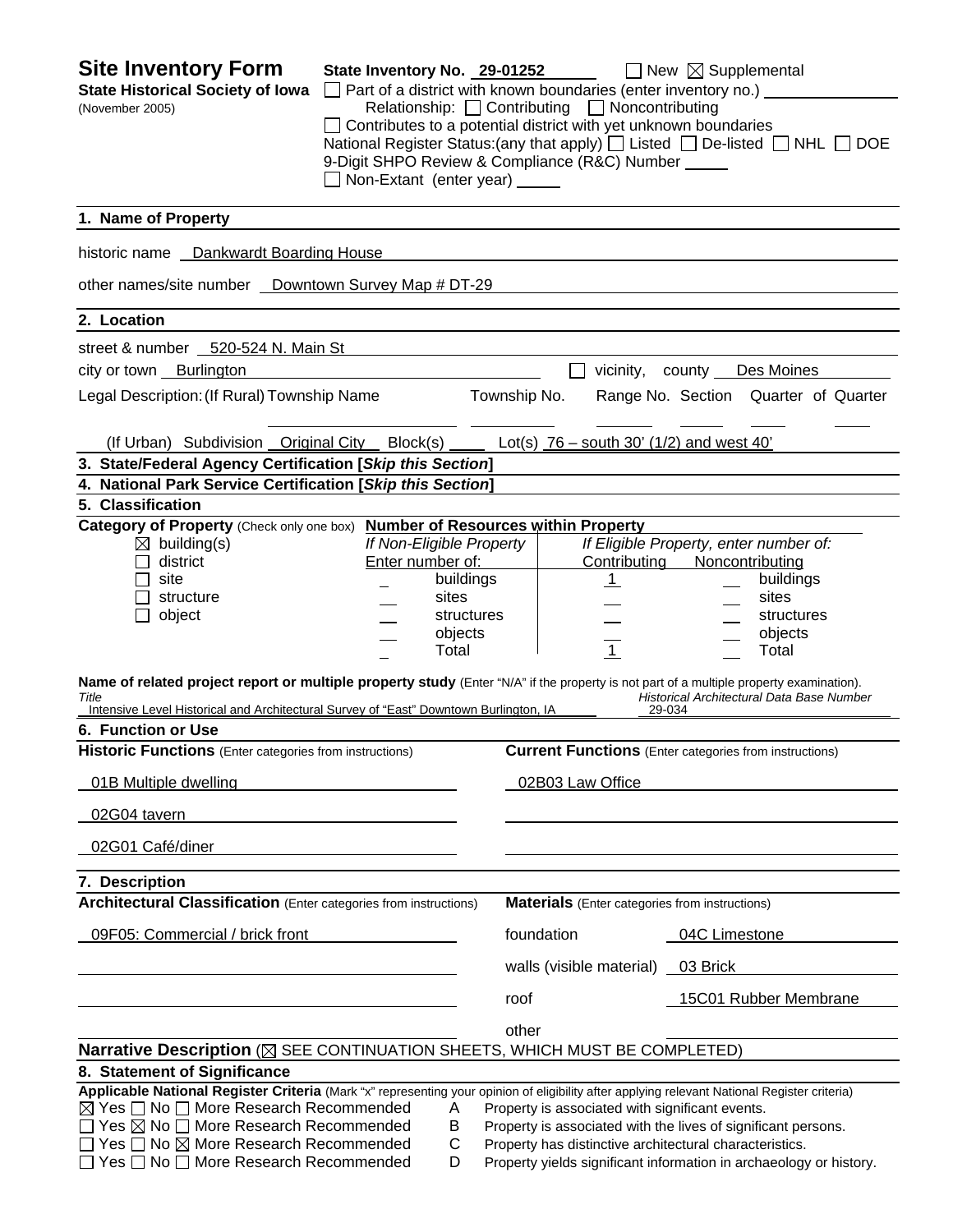| <b>Burlington</b><br>City                                                                                                                                                                                                                                                                                                                                                                                                                                                                                                                                                                                                                                                                                                                                                                                                                                                                                                                                                                                                                                                                                                    |                                                                                                                                                                                                                                                                                                                                                                                                                                                                                                                                  |
|------------------------------------------------------------------------------------------------------------------------------------------------------------------------------------------------------------------------------------------------------------------------------------------------------------------------------------------------------------------------------------------------------------------------------------------------------------------------------------------------------------------------------------------------------------------------------------------------------------------------------------------------------------------------------------------------------------------------------------------------------------------------------------------------------------------------------------------------------------------------------------------------------------------------------------------------------------------------------------------------------------------------------------------------------------------------------------------------------------------------------|----------------------------------------------------------------------------------------------------------------------------------------------------------------------------------------------------------------------------------------------------------------------------------------------------------------------------------------------------------------------------------------------------------------------------------------------------------------------------------------------------------------------------------|
|                                                                                                                                                                                                                                                                                                                                                                                                                                                                                                                                                                                                                                                                                                                                                                                                                                                                                                                                                                                                                                                                                                                              |                                                                                                                                                                                                                                                                                                                                                                                                                                                                                                                                  |
| <b>Criteria Considerations</b><br>$\Box$ A Owned by a religious institution or used<br>for religious purposes.<br>B Removed from its original location.<br>C A birthplace or grave.<br>D A cemetery                                                                                                                                                                                                                                                                                                                                                                                                                                                                                                                                                                                                                                                                                                                                                                                                                                                                                                                          | $\Box$ E A reconstructed building, object, or structure.<br>$\Box$ F A commemorative property.<br>□ G Less than 50 years of age or achieved significance within the past<br>50 years.                                                                                                                                                                                                                                                                                                                                            |
| Areas of Significance (Enter categories from instructions)                                                                                                                                                                                                                                                                                                                                                                                                                                                                                                                                                                                                                                                                                                                                                                                                                                                                                                                                                                                                                                                                   | <b>Significant Dates</b>                                                                                                                                                                                                                                                                                                                                                                                                                                                                                                         |
|                                                                                                                                                                                                                                                                                                                                                                                                                                                                                                                                                                                                                                                                                                                                                                                                                                                                                                                                                                                                                                                                                                                              | Construction date                                                                                                                                                                                                                                                                                                                                                                                                                                                                                                                |
| 05: Commerce                                                                                                                                                                                                                                                                                                                                                                                                                                                                                                                                                                                                                                                                                                                                                                                                                                                                                                                                                                                                                                                                                                                 | 1887<br>$\boxtimes$ check if circa or estimated date<br>Other dates, including renovation                                                                                                                                                                                                                                                                                                                                                                                                                                        |
| <b>Significant Person</b><br>(Complete if National Register Criterion B is marked above)                                                                                                                                                                                                                                                                                                                                                                                                                                                                                                                                                                                                                                                                                                                                                                                                                                                                                                                                                                                                                                     | <b>Architect/Builder</b><br>Architect                                                                                                                                                                                                                                                                                                                                                                                                                                                                                            |
|                                                                                                                                                                                                                                                                                                                                                                                                                                                                                                                                                                                                                                                                                                                                                                                                                                                                                                                                                                                                                                                                                                                              | <b>Builder</b>                                                                                                                                                                                                                                                                                                                                                                                                                                                                                                                   |
|                                                                                                                                                                                                                                                                                                                                                                                                                                                                                                                                                                                                                                                                                                                                                                                                                                                                                                                                                                                                                                                                                                                              | Narrative Statement of Significance ( $\boxtimes$ SEE CONTINUATION SHEETS, WHICH MUST BE COMPLETED)                                                                                                                                                                                                                                                                                                                                                                                                                              |
| 9. Major Bibliographical References                                                                                                                                                                                                                                                                                                                                                                                                                                                                                                                                                                                                                                                                                                                                                                                                                                                                                                                                                                                                                                                                                          |                                                                                                                                                                                                                                                                                                                                                                                                                                                                                                                                  |
| Bibliography $\boxtimes$ See continuation sheet for citations of the books, articles, and other sources used in preparing this form                                                                                                                                                                                                                                                                                                                                                                                                                                                                                                                                                                                                                                                                                                                                                                                                                                                                                                                                                                                          |                                                                                                                                                                                                                                                                                                                                                                                                                                                                                                                                  |
| 10. Geographic Data                                                                                                                                                                                                                                                                                                                                                                                                                                                                                                                                                                                                                                                                                                                                                                                                                                                                                                                                                                                                                                                                                                          |                                                                                                                                                                                                                                                                                                                                                                                                                                                                                                                                  |
| <b>UTM References (OPTIONAL)</b><br>Zone<br>Easting<br>Northing                                                                                                                                                                                                                                                                                                                                                                                                                                                                                                                                                                                                                                                                                                                                                                                                                                                                                                                                                                                                                                                              | Zone<br>Easting<br>Northing                                                                                                                                                                                                                                                                                                                                                                                                                                                                                                      |
| 1                                                                                                                                                                                                                                                                                                                                                                                                                                                                                                                                                                                                                                                                                                                                                                                                                                                                                                                                                                                                                                                                                                                            | 2                                                                                                                                                                                                                                                                                                                                                                                                                                                                                                                                |
| 3                                                                                                                                                                                                                                                                                                                                                                                                                                                                                                                                                                                                                                                                                                                                                                                                                                                                                                                                                                                                                                                                                                                            | 4                                                                                                                                                                                                                                                                                                                                                                                                                                                                                                                                |
| See continuation sheet for additional UTM references or comments                                                                                                                                                                                                                                                                                                                                                                                                                                                                                                                                                                                                                                                                                                                                                                                                                                                                                                                                                                                                                                                             |                                                                                                                                                                                                                                                                                                                                                                                                                                                                                                                                  |
| 11. Form Prepared By                                                                                                                                                                                                                                                                                                                                                                                                                                                                                                                                                                                                                                                                                                                                                                                                                                                                                                                                                                                                                                                                                                         |                                                                                                                                                                                                                                                                                                                                                                                                                                                                                                                                  |
| name/title  David Roed, Commission Member                                                                                                                                                                                                                                                                                                                                                                                                                                                                                                                                                                                                                                                                                                                                                                                                                                                                                                                                                                                                                                                                                    | Rebecca L. McCarley, consultant, Davenport                                                                                                                                                                                                                                                                                                                                                                                                                                                                                       |
|                                                                                                                                                                                                                                                                                                                                                                                                                                                                                                                                                                                                                                                                                                                                                                                                                                                                                                                                                                                                                                                                                                                              |                                                                                                                                                                                                                                                                                                                                                                                                                                                                                                                                  |
| organization __ Burlington Historic Preservation Commission ____________________                                                                                                                                                                                                                                                                                                                                                                                                                                                                                                                                                                                                                                                                                                                                                                                                                                                                                                                                                                                                                                             | date November 12, 2012                                                                                                                                                                                                                                                                                                                                                                                                                                                                                                           |
| street & number<br>City Hall, 400 Washington Street                                                                                                                                                                                                                                                                                                                                                                                                                                                                                                                                                                                                                                                                                                                                                                                                                                                                                                                                                                                                                                                                          | telephone 319-753-8158                                                                                                                                                                                                                                                                                                                                                                                                                                                                                                           |
| <b>Burlington</b><br>city or town                                                                                                                                                                                                                                                                                                                                                                                                                                                                                                                                                                                                                                                                                                                                                                                                                                                                                                                                                                                                                                                                                            | zip code 52601<br>state lowa                                                                                                                                                                                                                                                                                                                                                                                                                                                                                                     |
| ADDITIONAL DOCUMENTATION (Submit the following items with the completed form)                                                                                                                                                                                                                                                                                                                                                                                                                                                                                                                                                                                                                                                                                                                                                                                                                                                                                                                                                                                                                                                |                                                                                                                                                                                                                                                                                                                                                                                                                                                                                                                                  |
| <b>FOR ALL PROPERTIES</b><br>Map: showing the property's location in a town/city or township.<br>1.                                                                                                                                                                                                                                                                                                                                                                                                                                                                                                                                                                                                                                                                                                                                                                                                                                                                                                                                                                                                                          |                                                                                                                                                                                                                                                                                                                                                                                                                                                                                                                                  |
| Site plan: showing position of buildings and structures on the site in relation to public road(s).<br>2.<br>3.<br>needs to be provided below on this particular inventory site:<br>Roll/slide sheet #<br>Roll/slide sheet #<br>Roll/slide sheet #<br>See continuation sheet or attached photo & slide catalog sheet for list of photo roll or slide entries.<br>$\boxtimes$ Photos/illustrations without negatives are also in this site inventory file.<br>FOR CERTAIN KINDS OF PROPERTIES, INCLUDE THE FOLLOWING AS WELL<br>1.<br>2.<br><b>Barn:</b><br>A sketch of the frame/truss configuration in the form of drawing a typical middle bent of the barn.<br>a.<br>A photograph of the loft showing the frame configuration along one side.<br>b.<br>A sketch floor plan of the interior space arrangements along with the barn's exterior dimensions in feet.<br>c.<br>State Historic Preservation Office (SHPO) Use Only Below This Line<br>Concur with above survey opinion on National Register eligibility: $\Box$ Yes $\Box$ No<br>This is a locally designated property or part of a locally designated district. | Photographs: representative black and white photos. If the photos are taken as part of a survey for which the Society is to be<br>curator of the negatives or color slides, a photo/catalog sheet needs to be included with the negatives/slides and the following<br>Frame/slot #<br>Date Taken<br>Frame/slot #<br>Date Taken<br>Frame/slot #<br>Date Taken<br>Farmstead & District: (List of structures and buildings, known or estimated year built, and contributing or noncontributing status)<br>More Research Recommended |
| Comments:                                                                                                                                                                                                                                                                                                                                                                                                                                                                                                                                                                                                                                                                                                                                                                                                                                                                                                                                                                                                                                                                                                                    |                                                                                                                                                                                                                                                                                                                                                                                                                                                                                                                                  |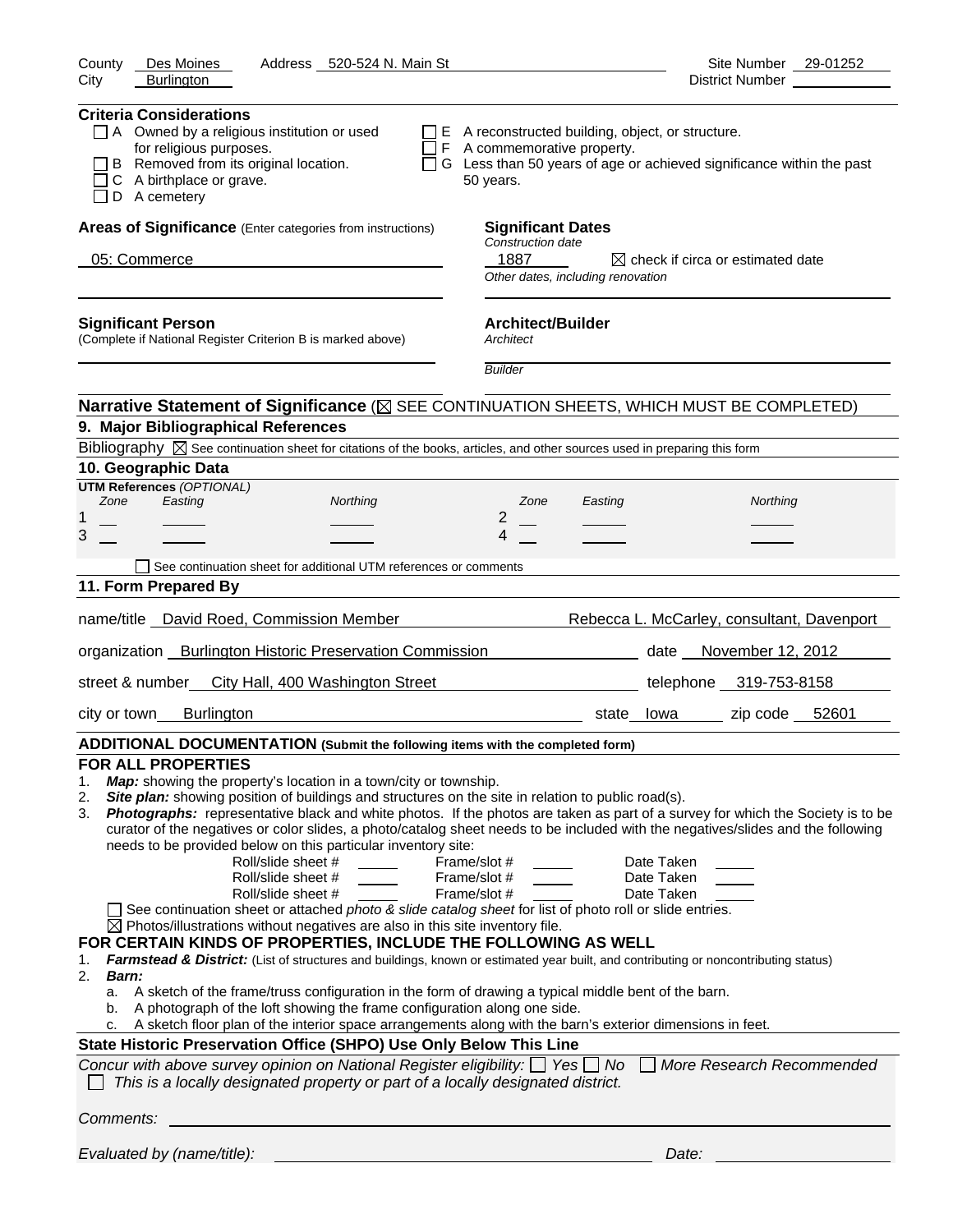Dankwardt Boarding House Des Moines Name of Property **County** County County County County 520-524 N. Main St Burlington and St Burlington Burlington Burlington Burlington Address City **City** Address

### **7. Narrative Description**

This is a two-story brick building that faces N. Main St to the west. The building has a limestone foundation and a flat rubberized roof. The building was historically two sections, with a three-bay section at 524 (left/north) and a five-bay section to the south at 520 (right/south). The building was remodeled around 2004 for law offices. Two entries have been converted to windows, with the center entry at 524 at the left remaining as the main entry to the building. The large picture window to the left, likely installed in the 1930s when this corner section at 524 was converted to a tavern, remains. The remainder of the first story has six four-light tall replacement windows, mimicking two-over-two-light double-hung windows. The second story likewise has eight four-light tall windows, mimicking two-overtwo-light double-hung windows. Both sets of windows have segmental arch brick lintels and stone still. Three rows of decorative brickwork extend across the frieze, the main stylistic detailing on the building. The parapet wall with clay tile coping extends above the frieze. The east side along Court St also has four-light tall replacement windows mimicking two-over-two-light double-hung windows, four on each story. The decorative brickwork on the frieze continues around this side. The east wall is plain with no openings. The rear elevation of the west third of the building is exposed, with the east two-story sharing a party wall with the building at 119 Court. The exposed portion has a rear entry on each story, with a modern wood fire escape and balcony accessing the second story. The two windows on each story also have four-light tall replacement windows mimicking two-over-two-light double-hung windows with brick segmental arch lintels and stone sills.

#### **8. Narrative Statement of Significance**

The Dankwardt Boarding House was built around 1887 by E.T. and Mary Dankwardt, and it continued to be owned by daughter Lydia Dankwardt until 1936. They never operated the boarding house, with Lydia Brown listed as proprietor by 1892 through at least 1902. Various other proprietors lived here while managing the boarding house, with proprietors Clarence and Rose Hamilton purchasing the property in 1936. They continued to have boarders here, while converting the corner 524 space into a tavern. The building operated as a combination tavern/restaurant at 524 and boarding house at 520 and on the upper story of 520 from the 1930s to 1960s. At this time, this is the only identified extant property in Burlington that is known to have been built as a boarding house, and it operated for several decades for this purpose. It was evaluated in 1978 as eligible for the NRHP as a good example of a simple 19<sup>th</sup> century Victorian commercial row building. The building was remodeled around 2004 for the law firm in the building, removing exterior paint and restoring window openings on the first story. The simple brickwork across the frieze remains, historically and currently as the primary stylistic feature. The new windows installed on both stories, however, are not historically sympathetic, and the historic door into the 520 section was converted to a window. Thus, there are some integrity concerns for an individual listing, and the interior has not been assessed within the scope of this project for historic features and layout. Thus, further assessment is recommended for this building, assessing the interior integrity and its connection to the building's historic use as a boarding house. If its integrity is sufficient to reflect this history, the building would be significant under Criterion A for individual listing on the National Register of Historic Places as a rare example of a  $19<sup>th</sup>$  century boarding house in Burlington. Further identification of any other boarding houses in Burlington would also be helpful in

Page 1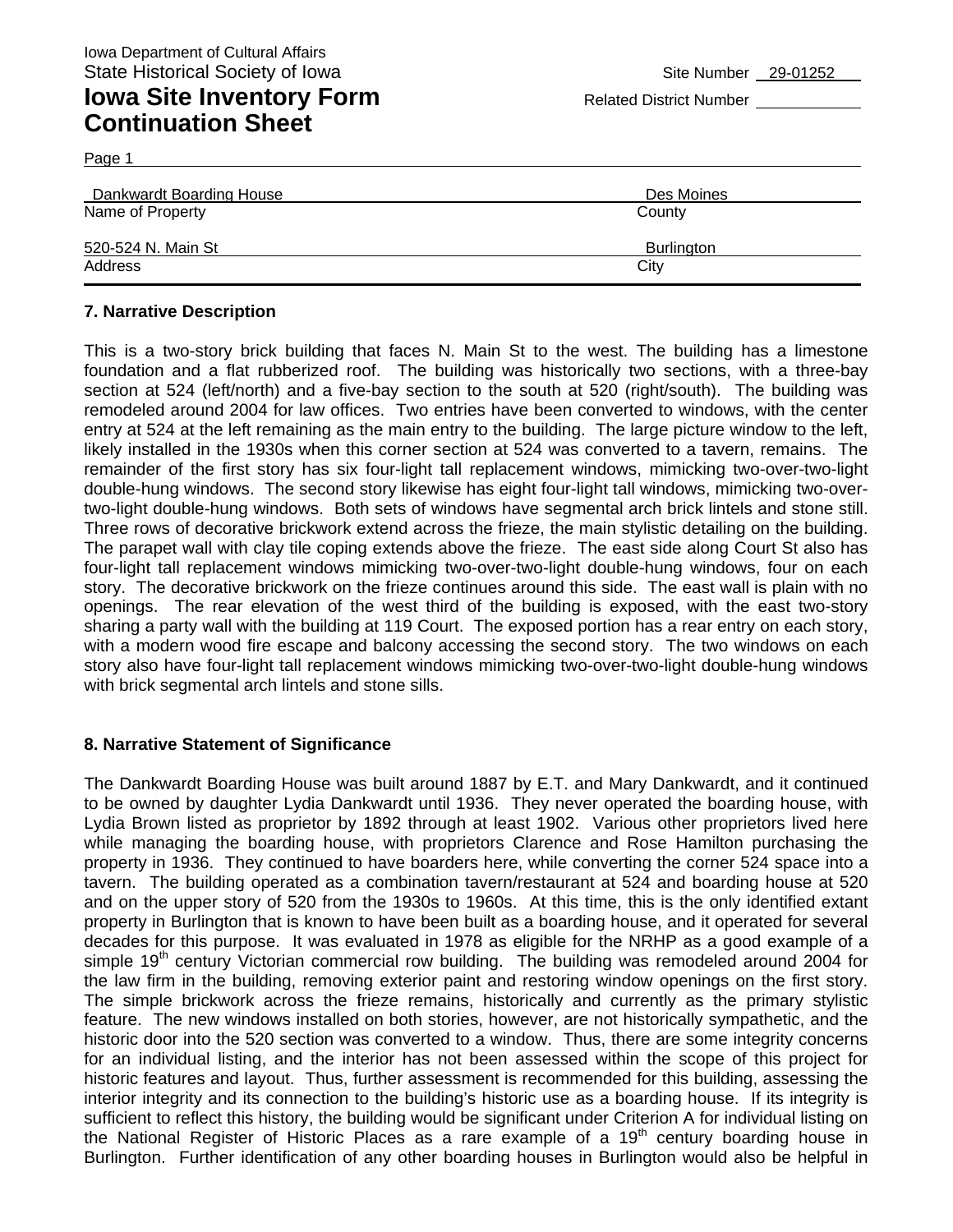**Continuation Sheet** 

Page 2

| Dankwardt Boarding House | Des Moines |
|--------------------------|------------|
| Name of Property         | County     |
|                          |            |
| 520-524 N. Main St       | Burlington |
| Address                  | City       |
|                          |            |

this evaluation (one may be at the southeast corner of  $3<sup>rd</sup>$  and Elm). At this time, the building does not appear to fall within a boundary of a potential historic district.

The 1886 Sanborn map shows a two-story dwelling on this corner of Lot 76. E T Dankwardt bought the house at the corner on June 15, 1883, and then acquired the south half of Lot 76 from P. Truluch and husband on May 5, 1886. The 1889 birds-eye view appears to show this building as completed. Since it was built after the 1886 Sanborn map, then it was likely completed in 1887 or 1888. The 1892 Sanborn map then shows a new two-story brick building on the west 40' of the lot. It is labeled Brown's House, and an office is noted in the north end at 522 N. Main Street. E.T. Dankwardt advertised his loan office, located at 522 N. Main Street, in January 1891 (*Hawk-Eye,* January 20, 1891, 4). Thus, this building appears to have been constructed around 1890. The 1890 city directory lists E.T. Dankwardt as proprietor of the Main Street Express Company, which was located at 522 N. Main, also his residence. The same listing appears in the 1892 city directory. Ads for loans from E.T. Dankwardt at 522 N. Main continued to appear in the newspaper through 1893. The 1894 city directory lists E.T. Dankwardt as manager of Main Street Express Company, with daughter Lydia and son Theodore also working for the company. They had moved to 319 S. 7<sup>th</sup> Street. By 1900, E.T. Dankwardt is listed as a real estate dealer, with daughter Lydia as his bookkeeper. The 1900 census lists E.T. Dankwardt (age 53, real estate) with wife Mary (age 50), son Theodore (age 37, real estate), daughter Lydia (age 28), and son Nathan (age 16). Interest in the property transferred to the children after their parents' deaths, with Nathan transferring his interest in 1910 to A. Theodore and Lydia. By 1912, only Lydia and brother Theodore are listed at the family home at 319 S.  $7<sup>th</sup>$  Street, with Nathan not listed in town. She continued to be listed as living there in 1928.

The 1892 city directory also lists the Brown House, run by Mrs. Louisa Brown, proprietor, at 522 N. Main. She was previously listed in 1890 running a boarding house at 107 S. 6<sup>th</sup> St and living there. In 1896, J.F. Reynolds is listed as a horse trainer residing at 524 N. Main. Thus, Dankwardts may have lived in the corner/524 portion with the south section then operating as the Brown House. The Brown House continued to be listed at 522 N. Main through the 1902-03 city directory. The 1900 census lists Louisa Brown (widow, age 51, boarding house keeper) with daughters Addie and Mamie at 522 N. Main. Boarders listed include George Smith (73, harnessmaker), Fred Scott (26, cigar maker), Oscar Timmerson (25, cigar maker), Charles Mace (24, shipping clerk), Carl Metz (26, ?), Harry Stephen (25, harnessmaker), C.B. Brown (19, painter of buggies), George Crone (82, retired), and Benjamin Goldsberry (63, cooper). Oliver Gunnells (25, buggies) is listed last with wife Alice (22) and daughter Rene (2). The 1910 census lists Miranda Whalen (69, widow) as the keeper of the boarding house at 520 N. Main, living here with daughter Gertrude and her husband Ora. Eight boarders are listed with them at this address. The north section is listed separately as 524 N. Main, with three couples listed at that address.

The boarding house continued to operate under the 520 and 524 addresses into the early 1930s. The 1920 census lists no particular person as proprietor. Residents included Harry Woepking (24, hardware salesman), Mabel Stults (17, worker in tobacco factory), Margaret Kilgore (27, tobacco worker) and her sister Mildred Kilgore (11), Matilda Crossley (27, waitress), and John Dunn (32, driver). Edward Dunn (28, machine shop) is then listed at 524 N. Main with wife Minnie and sister-in-law Ruth Larson (21, widow, button worker). The 1930 census lists Clarence Hamilton (38) as proprietor of the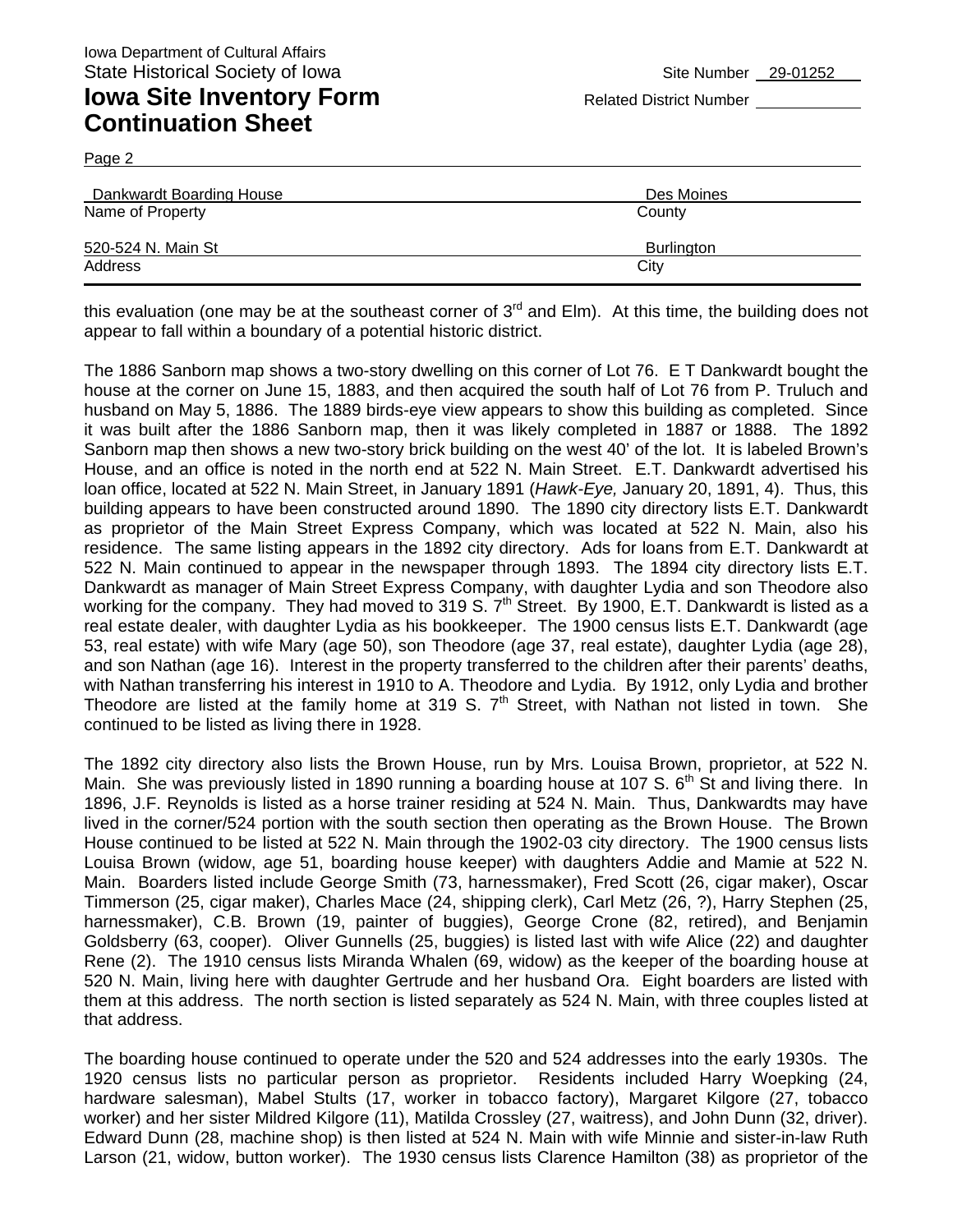**Continuation Sheet** 

Page 3

| Dankwardt Boarding House | Des Moines |
|--------------------------|------------|
| Name of Property         | County     |
| 520-524 N. Main St       | Burlington |
| Address                  | City       |

rooming house, living here with wife Rose (49). The boarding house is valued at \$2,000. Ten lodgers are listed also at 520 N. Main, as well as a family renting for \$20 – Harley Watkins (age 35, medicine salesman) with wife Mammie and three children. Alden Gladman (22, electric lineman) is then listed as renting at 524 N. Main for \$25 per month, living here with wife Adeline and daughter Beverly.

On November 2, 1936, Lydia Dankwardt sold the building to Clarence and Rose Hamilton, proprietors from the 1930 census. In 1937, the city directory lists Hamm's Place Tavern at this location, which becomes Mrs. Rose Hamilton Tavern by 1940. The 1940 census lists Rose Hamilton (widow, age 59) as proprietor of a tavern and rooming house valued at \$7,000 at 524 N. Main. She had four lodgers, including Emil Samuelson who is listed as a tavern bookkeeper. The other three lodgers are all retired. From 1942 to 1948, Mrs. Rose Hamilton also owned the adjoining building at 119 Court St. Mrs. Rose Hamilton is listed at living at 520 N. Main in 1945, with Dee & Helen Tavern operating at 524 N. Main. By 1947, Robert Gerdner Tavern was at 524, and it was still listed here in 1951. Mrs. Rose Hamilton continued to live at 520 until 1953.

On April 15, 1953, Rose Hamilton sold the building to Robert H and Helen Gerdner. The 1955 city directory then lists Wings Café at 522, with residents at 520. The city directories of 1960, 1965 and 1968 have the business at 524 listed as Bob's Stage Coach Inn & Restaurant. Various people lived at the 520 address. In 1968, the directory lists 520 as Robert Gerdner – sleeping rooms.

#### **9. Major Bibliographical References**

Antrobus, A.T. *History of Des Moines County Iowa and Its People.* Chicago, IL: S.J. Clarke Publishing Company, 1915.

City Directories, Burlington, Iowa, various dates. On microfiche at the Burlington Public Library

Deed records, per transfer books at Des Moines County Auditor's Office.

Newspapers, various titles and editions. Particular special editions utilized: *Burlington Evening Gazette,* March 24, 1906 *Daily Hawk-Eye Gazette,* September 2, 1938 *Burlington Hawk-Eye Gazette,* August 4, 1942 *Burlington Hawk-Eye,* July 10, 1962 *Burlington Hawk-Eye,* July 4, 1976

*Perspective Map of the City of Burlington, IA.* Milwaukee, WI: American Publishing Co., 1889.

Sanborn Map Company. "Burlington, Iowa," Fire Insurance Maps. New York: Sanborn Map Company, 1886, 1892, 1900, 1931, 1952.

Smith, Claudia, and Marie Landon. 1976 survey of sites in Burlington. Iowa Site Inventory forms prepared on file at State Historic Preservation Office, Des Moines, IA.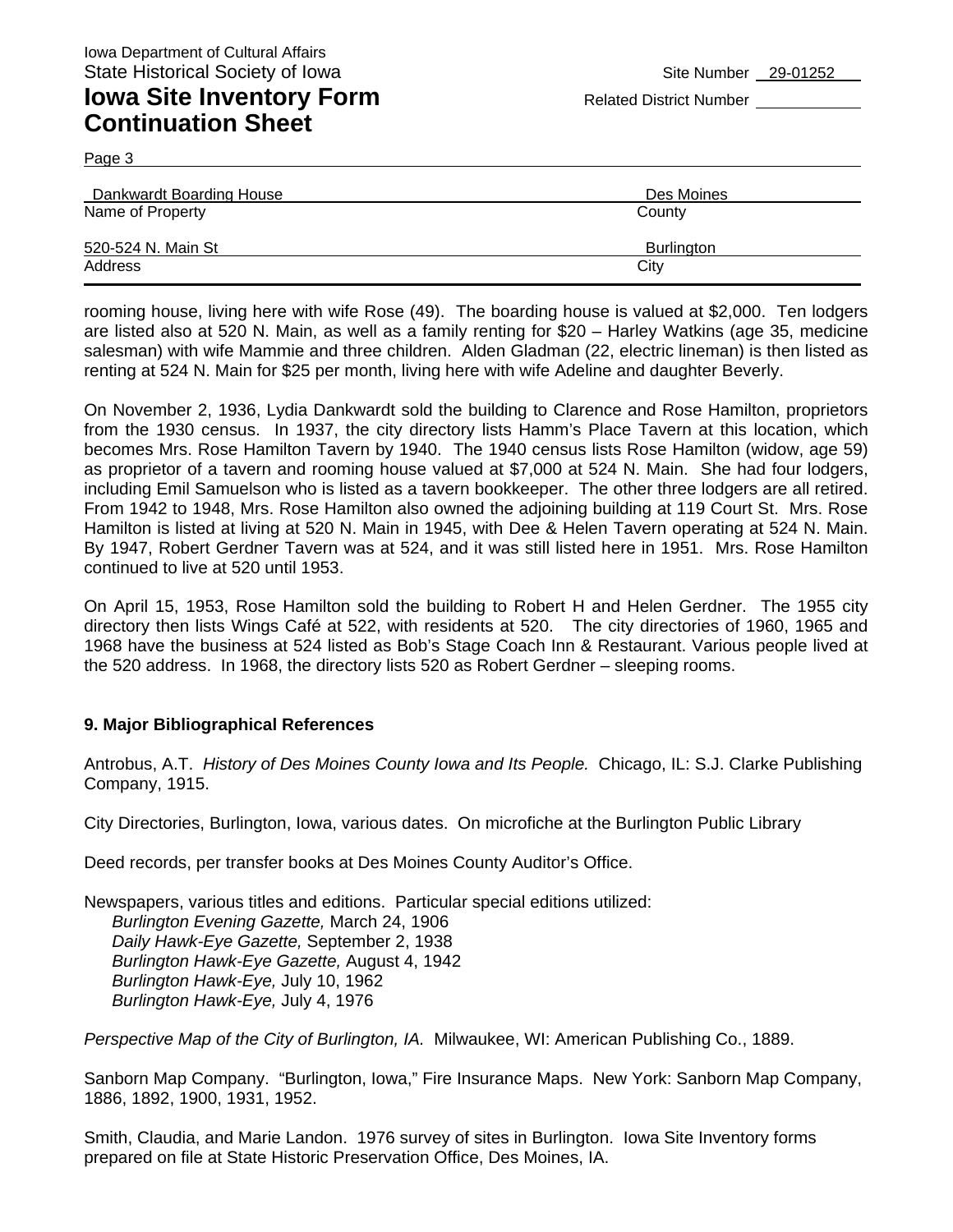# **Iowa Site Inventory Form** Related District Number **Related District Number Continuation Sheet**

Page 4

| Dankwardt Boarding House | Des Moines        |
|--------------------------|-------------------|
| Name of Property         | County            |
| 520-524 N. Main St       | <b>Burlington</b> |
| Address                  | City              |

#### **Location map**

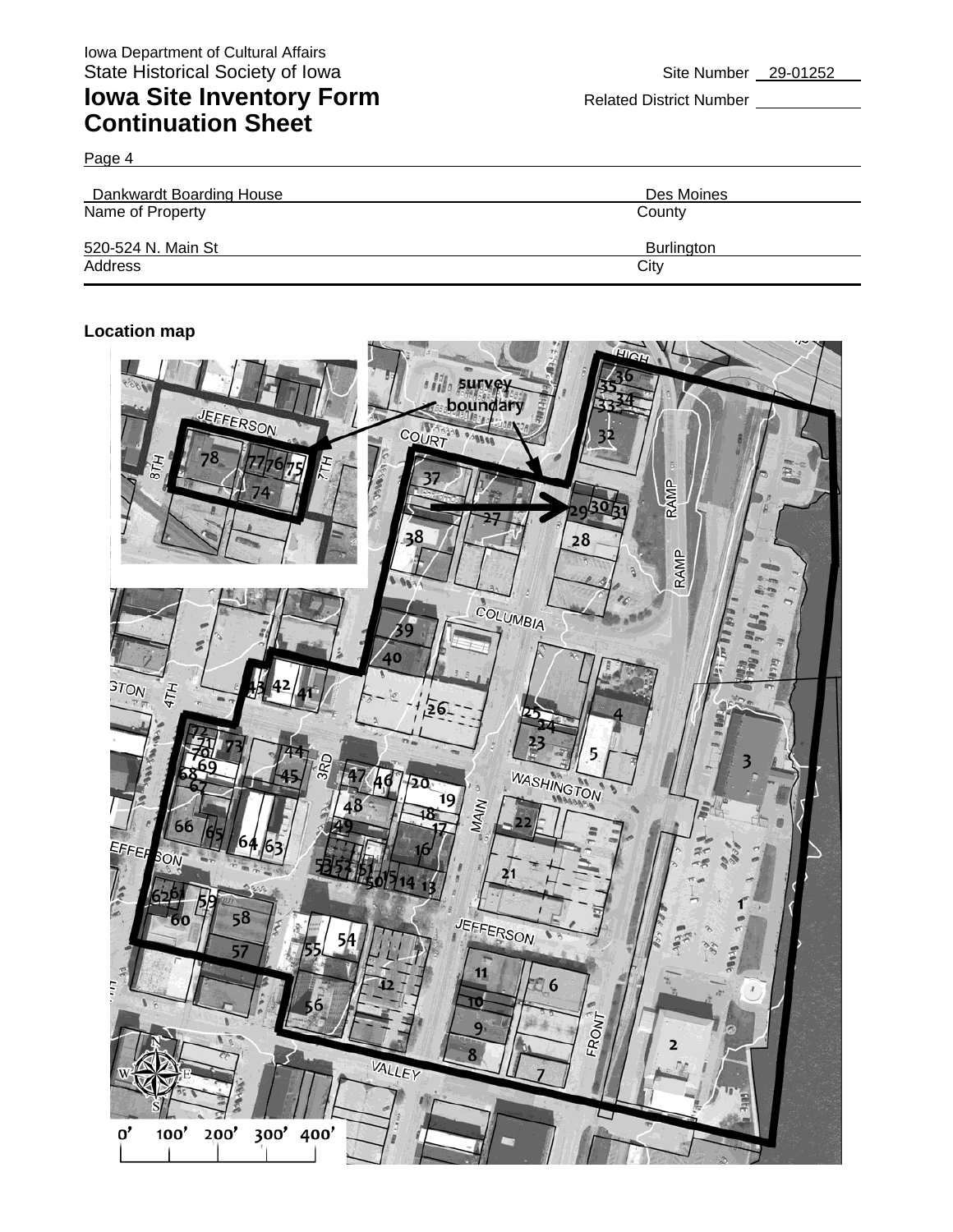Page 5 Dankwardt Boarding House Des Moines Name of Property **County** County 520-524 N. Main St Burlington Address City **City Address** 

*Base aerial photography by Aerial Services Inc for Des Moines County GIS Commission, March 2010.* 

#### **Building plan (from assessor's website)**

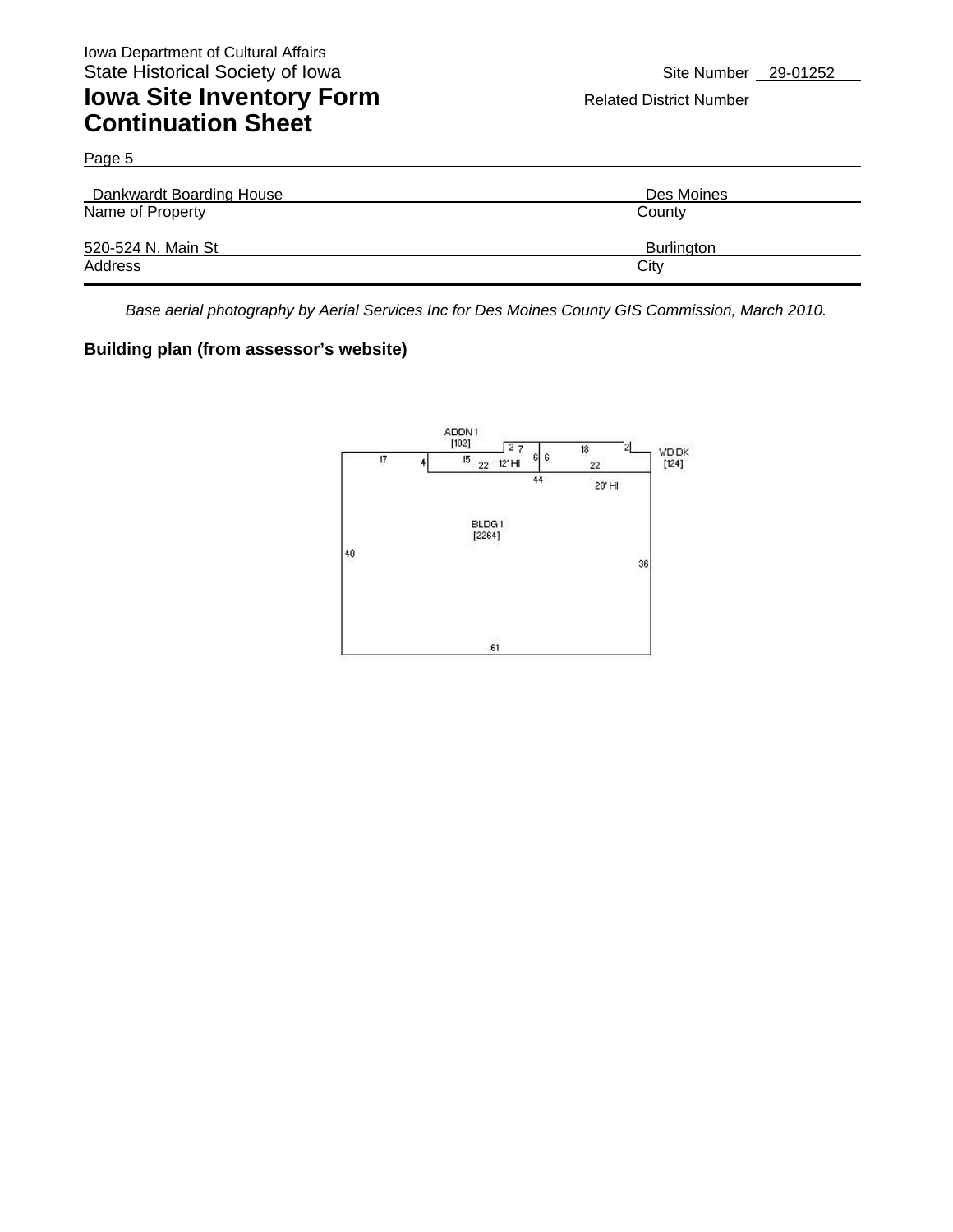Page 6

| Dankwardt Boarding House | Des Moines |
|--------------------------|------------|
| Name of Property         | County     |
| 520-524 N. Main St       | Burlington |
| Address                  | City       |

### **Historic images**



**Building at right in 1948 photograph (from Kristin Lampe, Burlington)**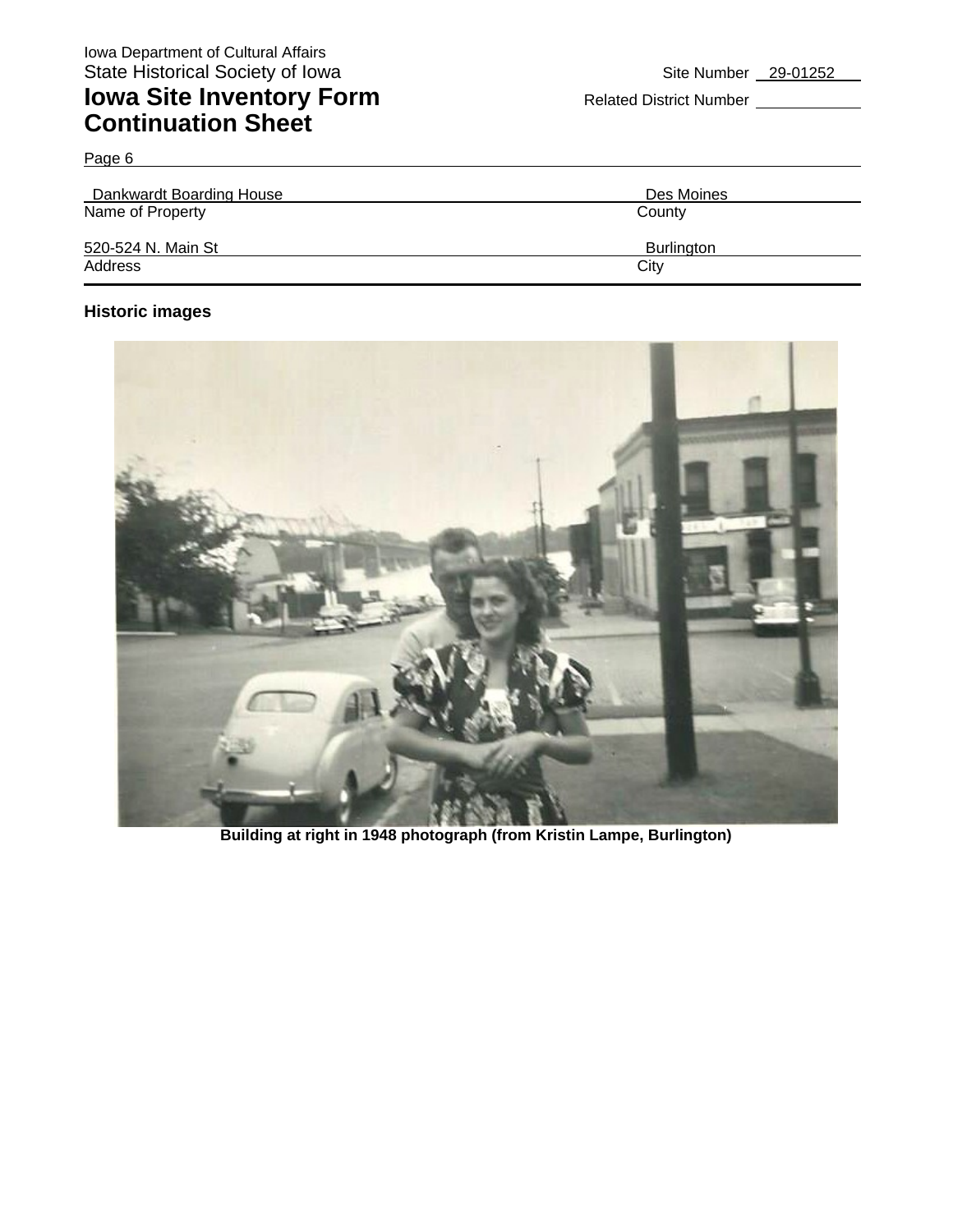### **Iowa Site Inventory Form** Related District Number **Related District Number Continuation Sheet**

Page 7

| Dankwardt Boarding House | Des Moines        |
|--------------------------|-------------------|
| Name of Property         | County            |
| 520-524 N. Main St       | <b>Burlington</b> |
| Address                  | City              |



**Building in 1977 (Downtown Partners collection, Greater Burlington Partnership, Burlington, Iowa)**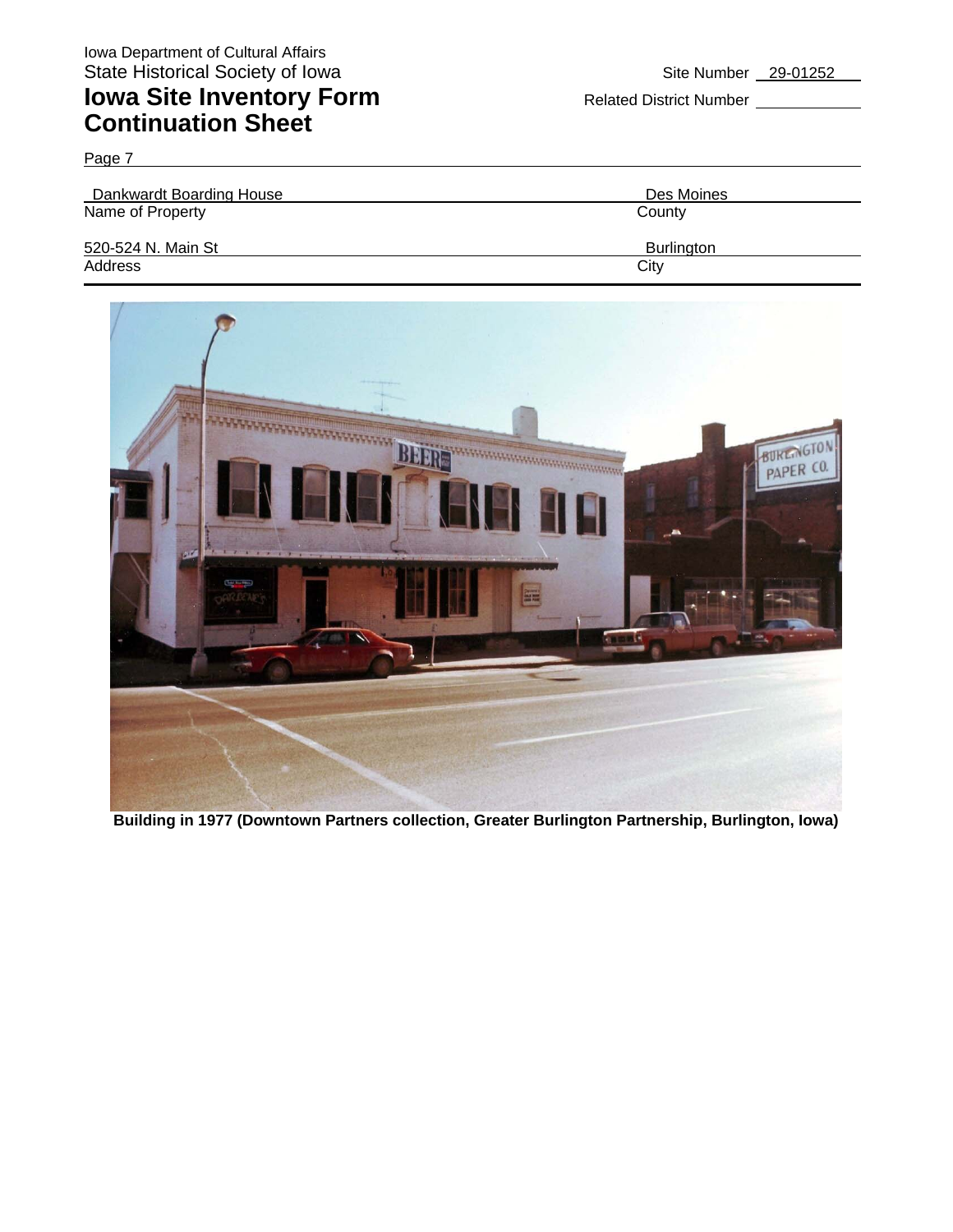Page 8

| Dankwardt Boarding House | Des Moines        |
|--------------------------|-------------------|
| Name of Property         | County            |
| 520-524 N. Main St       | <b>Burlington</b> |
| Address                  | City              |

### **Digital photographs**



**Photograph 29-01252-001 – North and west elevations, looking southeast (McCarley, June 20, 2012).**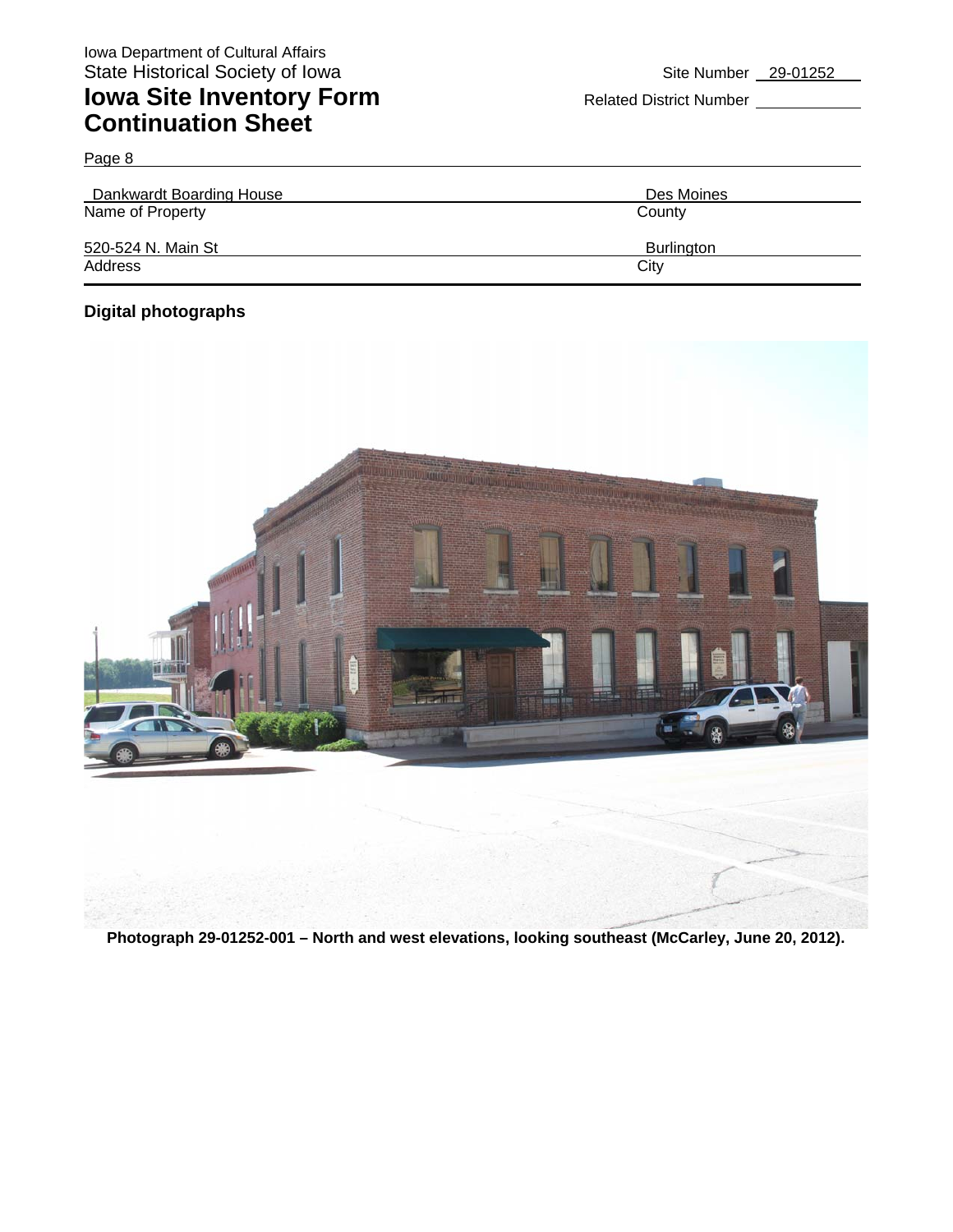Page 9

# **Iowa Site Inventory Form** Related District Number **Continuation Sheet**

Dankwardt Boarding House Des Moines Name of Property **County** County 520-524 N. Main St Burlington Address City **City Address** 



**Photograph 29-01252-002 – West and south elevations, looking northeast (McCarley, June 20, 2012).**